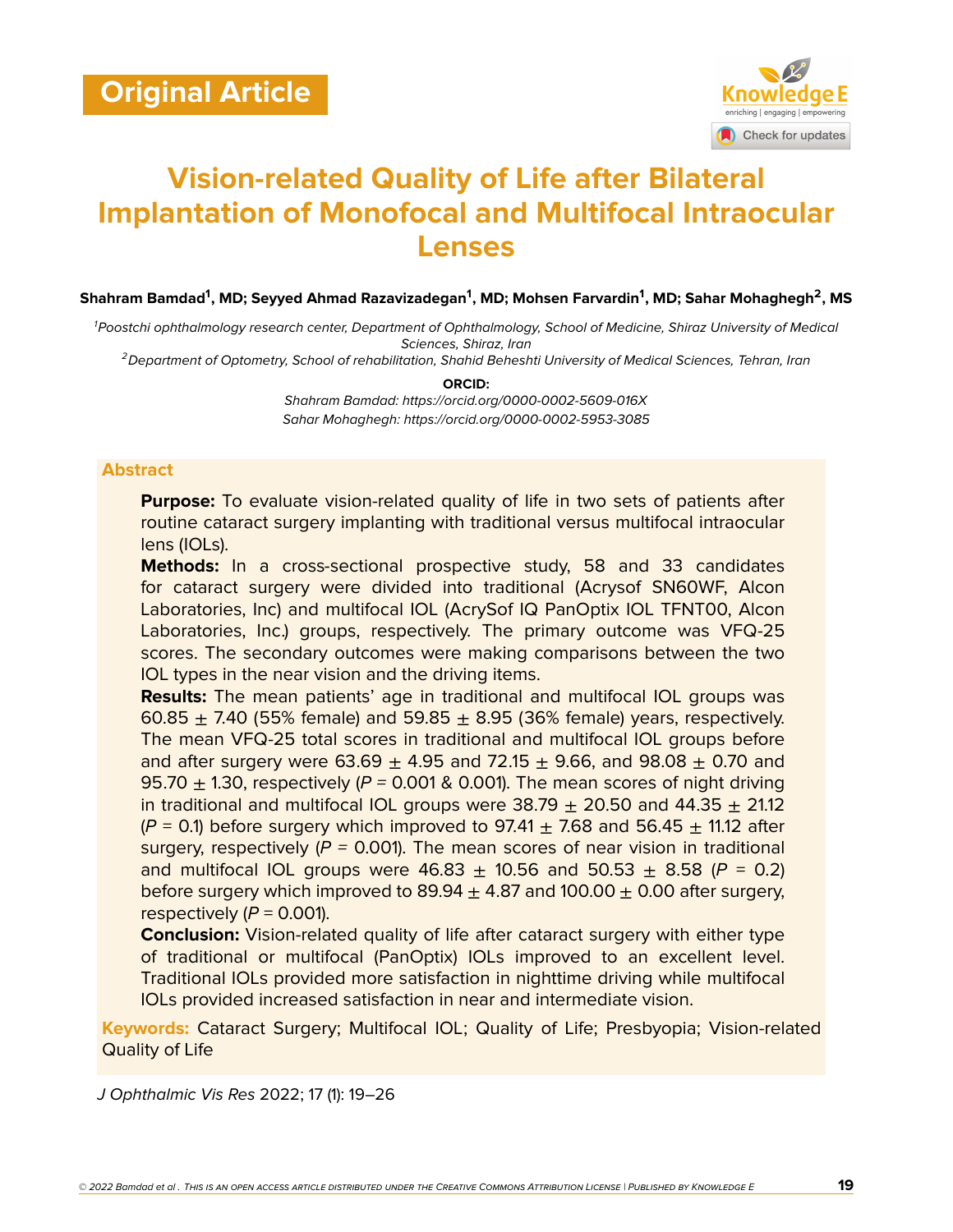### **INTRODUCTION**

Cataract is amongst the most prevalent causes of visual impairment in the world.<sup>[[1\]](#page-6-0)</sup> The prevalence of senile cataract increases with age during the years of presbyopia.<sup>[\[2\]](#page-6-1)</sup> Cataract surgery with an intraocular lens (IOL) implantation is one of the most common and thought to be one of the most effective surgical procedures in any field of medicine.<sup>[[1](#page-6-0), [2\]](#page-6-1)</sup> Monofocal lens as the first generation and most common type of intraocular lenses brings far distance into clear focus.<sup>[\[2\]](#page-6-1)</sup> However, the ideas of accommodative<sup>[\[3\]](#page-6-2)</sup> and multifocal intraocular lenses $[4]$  developed due to increasing demand for activities that require near sight adjustment in the modern life style. Although the progress in the area of accommodative intraocular lenses did not advance as quickly as its counterparts,<sup>[\[3](#page-6-2)]</sup> the multifocal intraocular lenses progressed to a clinically satisfactory level and spectacle independency.<sup>[[4](#page-6-3)-[11\]](#page-7-0)</sup>

The trifocal intraocular lenses are the most recent type of multifocal intraocular lenses that provide clear vision not only for far and near distances but also for intermediate distances that facilitate vision for electronic devices and automobile dashboards.<sup>[\[10\]](#page-7-1)</sup> Trifocal intraocular lenses that are mostly pupil independent, designed to encompass the refractive–diffractive functionality in addition to extended depth of focus optics $^{[8]}$  $^{[8]}$  $^{[8]}$  which are mostly pupil independent, provide highly successful clinical outcomes,<sup>[5-[11](#page-7-0)]</sup> increased visual satisfaction, [[10](#page-7-1)-12] and improved quality of life as a result of enhanced vision.<sup>[11-[15](#page-7-4)]</sup> The trifocal intraocular lens of PanOptix (AcrySof IQ PanOptix intraocular lens TFNT00, Alcon Laboratories, Inc.) is a noble diffractive nonapodized pupil independent aspheric intraocular lens that provides clear vision in 40 cm, 60 cm, 120 cm, 4 m, and optical infinity distances.<sup>[[10](#page-7-1)]</sup> Some of the previous studies showed that PanOptix

#### **Correspondence to:**

Sahar Mohaghegh, MS. Rehabilitation Faculty, Shahid Beheshti University of Medical Sciences, Damavand Street, Imam Hossein Square, Tehran, Iran. E-mail: saharmohaghegh79@gmail.com

Received 28-01-2019; Accepted 14-09-2021

**Access this article online Website:** <https://knepublishing.com/index.php/JOVR> **DOI:** 10.18502/jovr.v17i1.10166

provides increased satisfaction for near and intermediate vision patients as compared to other competing tri-focal intraocular lens brands.<sup>[[8](#page-7-2), [10](#page-7-1), [11](#page-7-0)]</sup>

Photic phenomena which is defined as light scattering, halos and glare, presents itself when positioned in poor lighting environments. They are known to be the source of minor visual dissatisfaction that may occur after trifocal intraocular lens implantation.[[14–](#page-7-5)[16](#page-7-6)] Photic phenomena occurs as a result of multiple diffraction of the light beam due to the optics of the intraocular lenses. While present in an environment of glare lighting, the optical bench evaluation revealed a decrease in the image quality of the multifocal when compared to the monofocal intraocular lens.<sup>[[16\]](#page-7-6)</sup> Hence, it is of critical importance to evaluate the extent of the effect of these photic phenomena on the patient's vision in order to present a more complete judgement about the patient's state of vision after multifocal intraocular lens implantation.

Since patient-reported outcomes are of paramount importance when evaluating the success of treatments,<sup>[\[17](#page-7-7)]</sup> the first aim of the current study was to evaluate changes in vision as it related to the quality of life after bilateral traditional (monofocal) and multifocal (PanOptix) intraocular lenses implantation in the Iranian population. In this study, we used the Persianversion of the visual function questionnaire-25 (VFQ-25) which had been previously validated in the Persian population.<sup>[[18\]](#page-7-8)</sup> This questionnaire has been widely utilized for evaluating the quality of life in cataractous patients.<sup>[\[14](#page-7-5), [19,](#page-7-9) [20\]](#page-7-10)</sup> Quality of life measurements evaluates the level of improvement that a specific treatment may bring about in various life dimensions beyond the clinical evaluations. The second and third aims of the current study were to compare the near vision and driving items scores cumulated from the questionnaire between the two intraocular lens types.

**How to cite this article:** Bamdad S, Razavizadegan SA, Farvardin M, Mohaghegh S. Vision-related Quality of Life after Bilateral Implantation of Monofocal and Multifocal Intraocular Lenses. J Ophthalmic Vis Res 2022;17:19–26.

This is an open access journal, and articles are distributed under the terms of the Creative Commons Attribution-NonCommercial-ShareAlike 4.0 License, which allows others to remix, tweak, and build upon the work non-commercially, as long as appropriate credit is given and the new creations are licensed under the identical terms.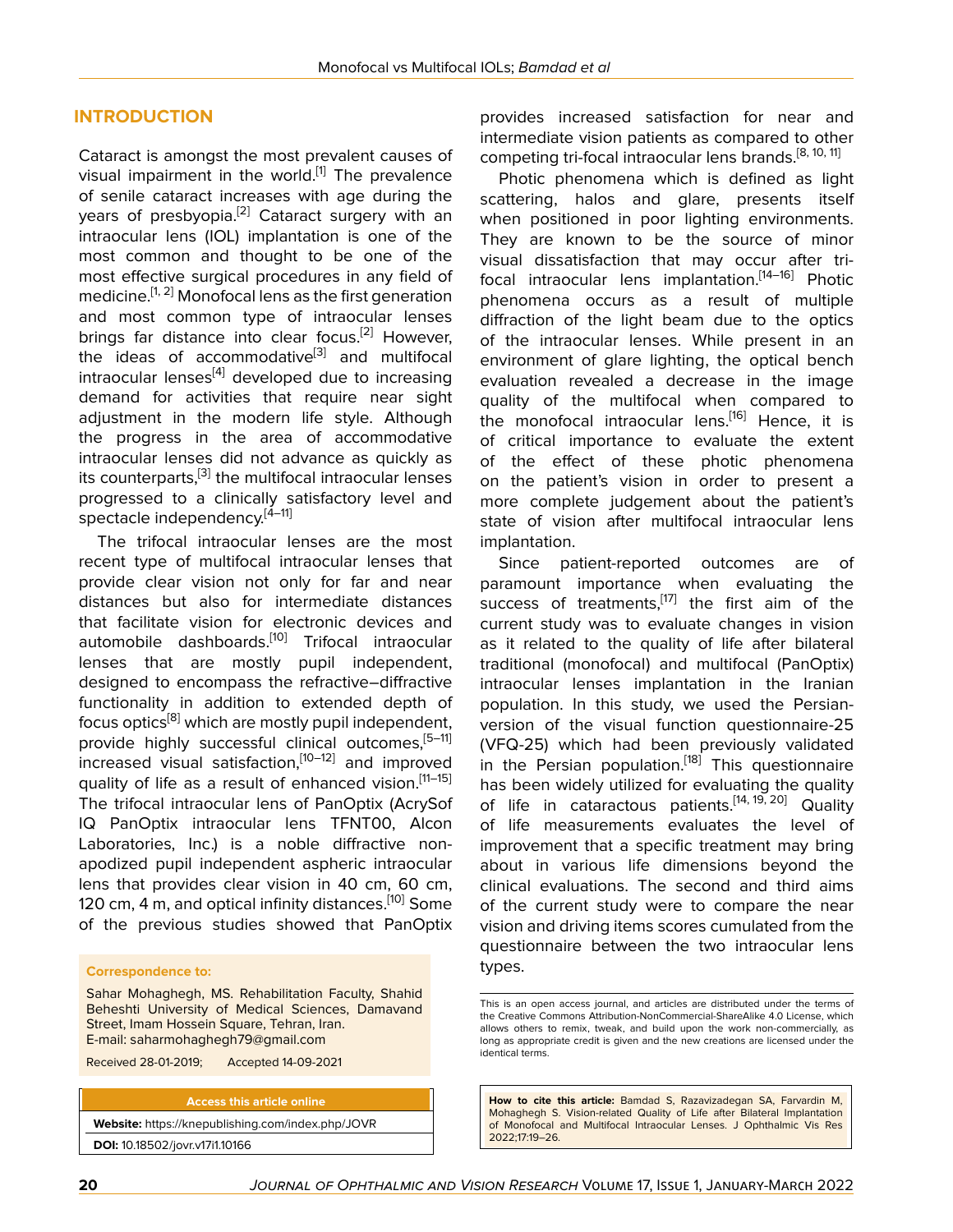# **METHODS**

This cross-sectional prospective study was conducted at Khalili Eye Hospital, Shiraz, Iran. The study protocol followed the tenets of the Helsinki and was approved by the local ethics committee of Shiraz University of Medical Sciences. Informed consent was obtained from all patients. Inclusion criteria were patients with bilateral cataract and corneal astigmatism <1.25 diopter power. In addition, patients who routinely drive were included. Exclusion criteria were prior history of refractive surgery, and other ocular conditions that may affect the vision such as glaucoma, age-related macular degeneration, and diabetic retinopathy. Prior to the surgery, optical coherence tomography was performed to exclude patients with any impairment in the macular area such as age-related macular degeneration disease, drusen, and diabetic exudate. Corneal topography was also assessed for all patients to exclude patients with irregular or skewed astigmatism. The excluded patients were not good candidates for multifocal intraocular lens implantation. Uncorrected distance visual acuity, best-corrected distance visual acuity, refraction, slit-lamp bio-microscopy and fundoscopy were performed at baseline and two months after surgery. The postsurgical examinations were performed for all patients in each follow-up session.

Keratometry and axial length measurements with intraocular lens Master 500 (Carl Zeiss Meditec, Germany) was performed prior to the surgery for all patients. The intraocular lens dioptric power was selected to target emmetropia using the intraocular lens power that corresponded to the negative (myopic) predicted refractive outcome closest to zero. The appropriate formulas that corresponded to axial length were used for the intraocular lens power calculation. Patients underwent the intracapsular cataract extraction for the first eye. Two months after the first eye healed, the second eye surgery was performed. All surgical procedures were performed by the same surgeon (FM). According to the patients' visual demand and desire expressed in the consultation session, either the monofocal intraocular lens with the double haptic aspheric design (Acrysof SN60WF, Alcon Laboratories, Inc.) or the multifocal intraocular lens (AcrySof IQ PanOptix intraocular lens TFNT00, Alcon Laboratories, Inc.) was chosen

for implantation. It was impossible to randomize patients between these two groups because of the differences in the costs of the intraocular lens and the lifestyle of the patients.

## **PanOptix Intraocular Lens**

The multifocal intraocular lens of PanOptix is an aspheric, hydrophobic intraocular lens with a blue filter and a 6.0-mm optical zone composed of a 4.5-mm large diffractive area with 15 diffractive zones and an outer refractive rim. It has three focal points from distance to intermediate and near ranges, dividing the incoming light to create intermediate and near add powers of 2.17 diopters (D) and 3.25 D, respectively. Therefore, it provides optimal close reading distances at 60 cm and 42 cm. This novel diffractive structure provides high light utilization transmitting 88% of light at the simulated 3.0 mm pupil size to the retina. This light energy is distributed 25% each for near and intermediate and 50% for distance vision.

# **The Persian-Version-VFQ-25**

We used the 25-item Persian-version-VFQ, shortform version of 51-item VFQ. It was divided into 12 subscales including general health (two items), general vision (two items), ocular pain (two items), near vision (six items), distance vision (six items), vision-specific social functioning (three items), vision-specific mental health (five items), vision-specific role difficulties (four items), visionspecific dependency (four items), driving (three items), color vision (one item), and peripheral vision (one item). Subscale responses were graded 0 to 100, higher VFQ scores represent a better quality of life. The items were averaged to form subscales, and the sum of averages resulted in the total score. The Persian-version-VFQ-25 questionnaire, as determined in the Iranian population, has been shown to be valid and reliable. Through face-to-face interview by an ophthalmic technician the Persian-version-VFQ-25 results were obtained from all patients at baseline and two months after the cataract surgery of the second eye. For further comparison, we matched the groups of the monofocal and PanOptix intraocular lenses according to the scores of the near vision and driving items at baseline.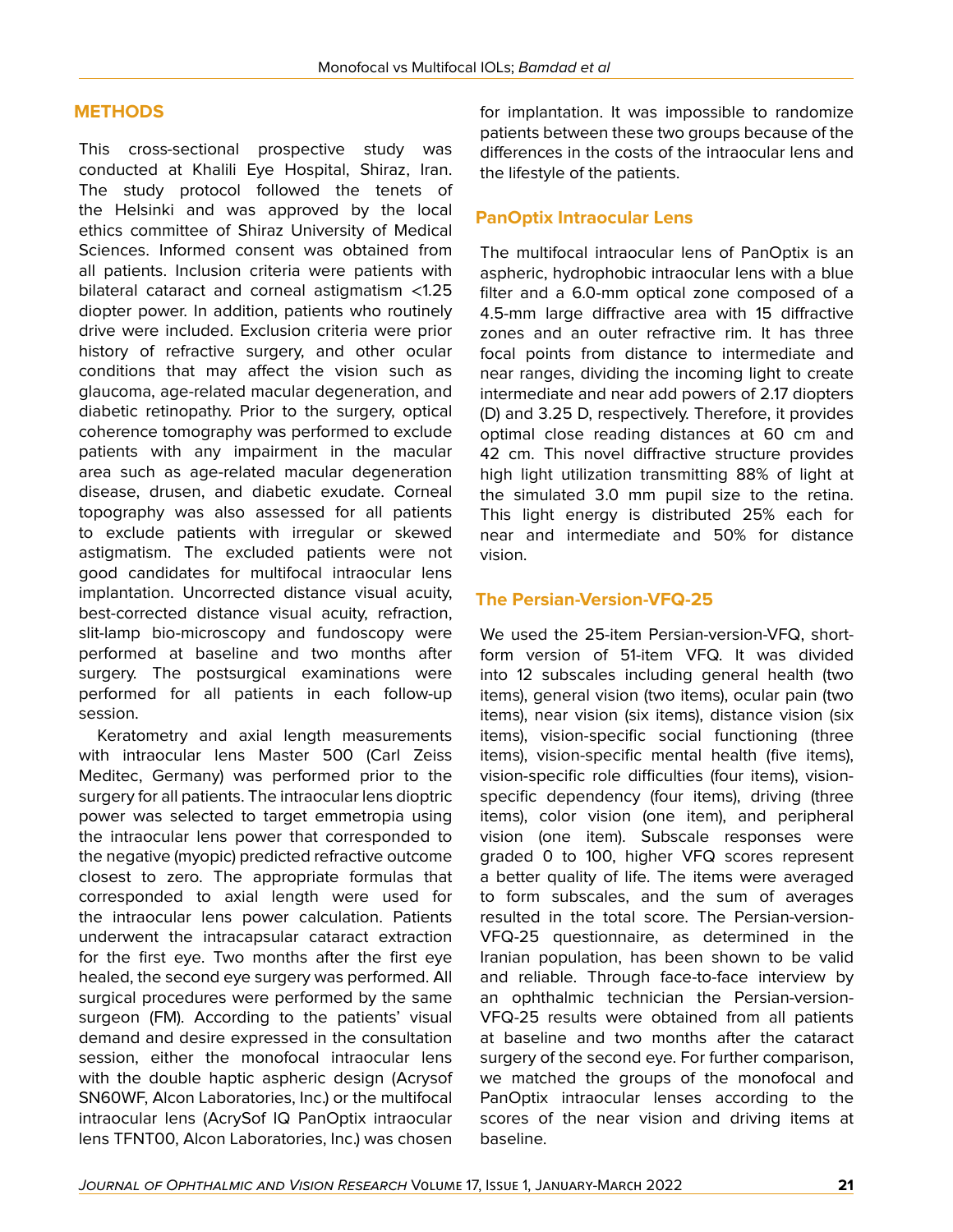## **Statistical Analysis**

Statistical analysis was performed using SPSS 18.0 for Windows (SPSS Inc., Chicago, Illinois, USA). We used descriptive statistics to illustrate the future of the data. The nonparametric test of Wilcoxon and Mann–Whitney U-test were used to make a comparison between the before and after data within the two groups. *P* < 0.05 was considered as statistically significant.

## **RESULTS**

Fifty-eight patients (55% female [32 out of 58]) with the mean age 60.85  $\pm$  7.40 years and 33 patients (36% female [12 out of 33]) with the mean age 59.85  $\pm$  8.95 years were included in the monofocal and PanOptix intraocular lenses groups, respectively. The mean binocular uncorrected distance visual acuity in the monofocal intraocular lens group was 1.24  $\pm$  1.89 and 0.07  $\pm$  0.04 before and after surgery, respectively, (*P =* 0.00) and in the PanOptix group was  $0.79 \pm 1.08$  and  $0.00 \pm 0.00$  before and after surgery, respectively (*P =* 0.00). The mean scores of the Persian-version-VFQ-25 in the monofocal and PanOptix intraocular lens groups before and after the cataract surgery are presented in Tables 1 and 2.

The mean scores of near vision and driving references in both groups are presented in Graph 1. The driving reference is evaluated in the categories of day and nighttime driving and vision in driving in adverse conditions. Two groups were matched in the mean scores of near vision driving references before surgery  $(P > 0.05)$ . The differences in the references of near vision, nighttime driving, and vision in driving in adverse conditions were statistically significant between the two groups (*P =* 0.001).

There were no intra- or postoperative complications or adverse effects in the study population in the two groups.

#### **DISCUSSION**

Nowadays, cataract surgery has the potential to provide excellent visual rehabilitation for all of the far, intermediate, and near distances by implanting multifocal intraocular lenses. However, monofocal intraocular lenses are still the most commonly used types of intraocular lenses across the world.

Multifocal intraocular lenses have the potential to provide spectacle independency for pandistances while they may increase the possibility of minor photic phenomena occurring due to their optical designs. Previous clinical evaluations revealed that a high level of visual acuity and contrast sensitivity after multifocal intraocular lens implantation is obtainable. However, the mesopic contrast sensitivity in patients with multifocal intraocular lenses has been reported to be less than monofocal.<sup>[[16\]](#page-7-6)</sup> In the current study using the Persian-version-VFQ-25, we evaluated the state of improvement that cataract surgery by implanting monofocal and multifocal (PanOptix) intraocular lenses may bring about in the patients' quality of life.

Our data analysis shows that the visionrelated quality of life improved to an excellent level after cataract surgery with either type of monofocal or PanOptix intraocular lenses. For both groups, the mean score values in all dimensions were approximately >90, except for the driving reference in the PanOptix group (=75) that is discussed thoroughly in the paragraphs below. The prominent improvements observed in the dimensions of general and mental health, social function, dependency, and role limitation reveal that cataract surgery with either type of intraocular lenses improves both vision and sense of well-being. Cataract surgery with either lenses reduces the patients' stress level, and improves the patients' social relationships and activities. Our results are in agreement with the results of previous studies.<sup>[\[11,](#page-7-0) [13](#page-7-11), [14,](#page-7-5) [21\]](#page-7-12)</sup> Akman et al<sup>[[13\]](#page-7-11)</sup>utilized the VF-14 quality-of-life questionnaire and evaluated the vision-related quality of life in 48 patients after PanOptix implantation. Similarly, they reported an overall high level of satisfaction and a high quality of life among these patients. In another study, Carneros-Llorente et al<sup>[[11](#page-7-0)]</sup> compared the visual acuity, contrast sensitivity, and quality of life scores among three trifocal designs. They reported high satisfaction levels with all of the designs and a slightly improved intermediate vision with PanOptix. Hamidi et al<sup>[[21](#page-7-12)]</sup> reported highly satisfactory results with the toric PanOptix intraocular lens model in the eyes with longer or shorter axial length.

The novelty of the PanOptix intraocular lens is the provision of clear images at near and intermediate distances. Since the PanOptix group obtained the maximum score in the "near &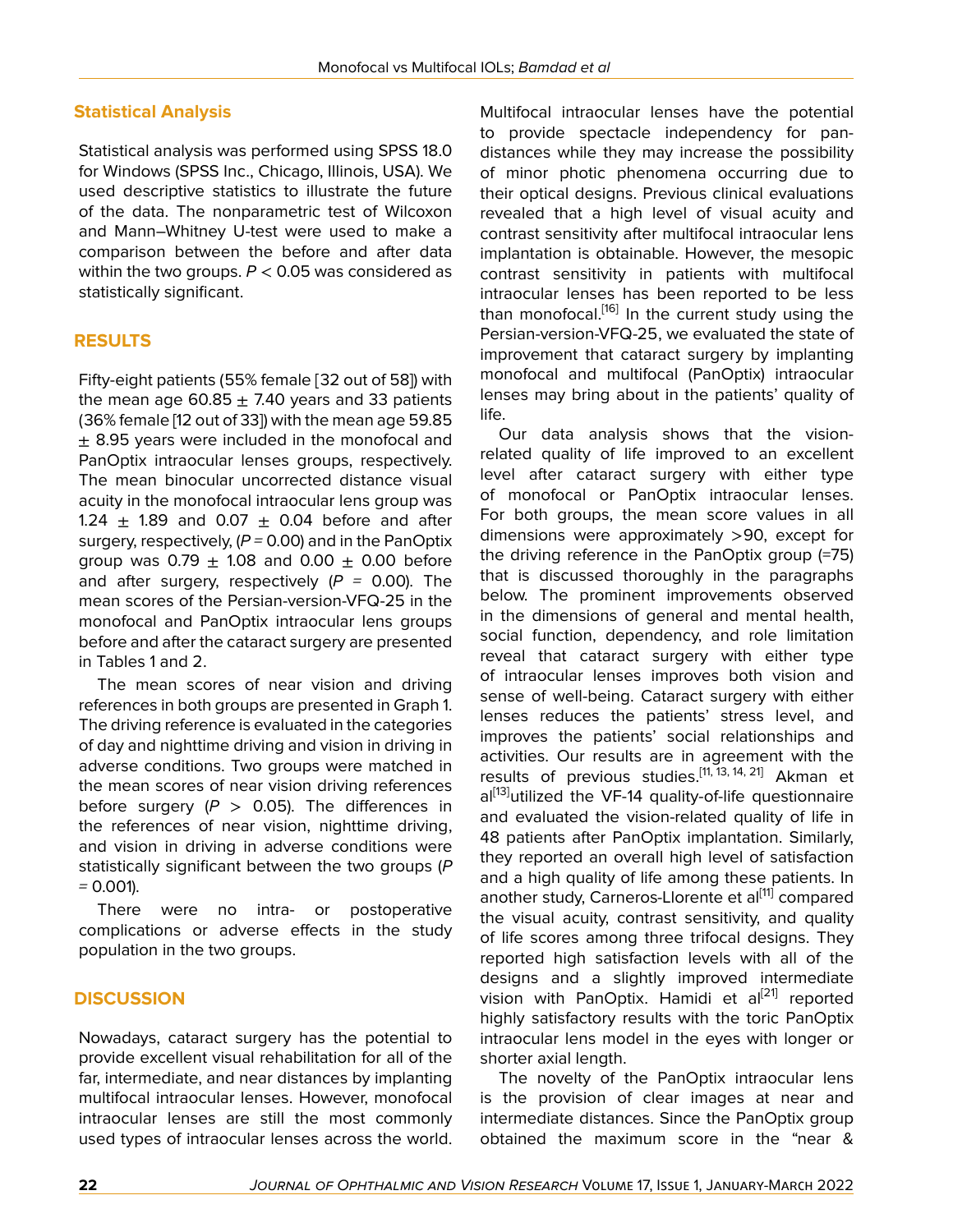| Mean $\pm$ Std.<br>Mean $\pm$ Std.<br><b>Deviation N = 58</b><br><b>Deviation N = 58</b><br>General health<br>$47.84 \pm 17.69$<br>$100.00 \pm 0.00$<br>General vision<br>$54.31 \pm 14.91$<br>$88.91 \pm 12.47$<br>$50.43 \pm 12.81$<br>$100.00 \pm 0.00$<br>Peripheral vision<br>$100.00 \pm 0.00$<br>Color vision<br>$65.08 \pm 12.33$<br>$100.00 \pm 0.00$<br>Mental health<br>$77.58 \pm 7.68$<br>Ocular pain<br>$71.87 \pm 15.23$<br>$88.36 \pm 8.06$<br>Near vision<br>$46.83 \pm 10.56$<br>$89.94 \pm 4.87$<br>Distance vision<br>$55.02 \pm 7.47$<br>$100.00 \pm 0.00$<br>Social function<br>$100.00 \pm 0.00$<br>$70.47 \pm 13.18$ | <b>P-value</b><br>0.001 |
|----------------------------------------------------------------------------------------------------------------------------------------------------------------------------------------------------------------------------------------------------------------------------------------------------------------------------------------------------------------------------------------------------------------------------------------------------------------------------------------------------------------------------------------------------------------------------------------------------------------------------------------------|-------------------------|
|                                                                                                                                                                                                                                                                                                                                                                                                                                                                                                                                                                                                                                              |                         |
|                                                                                                                                                                                                                                                                                                                                                                                                                                                                                                                                                                                                                                              |                         |
|                                                                                                                                                                                                                                                                                                                                                                                                                                                                                                                                                                                                                                              | 0.001                   |
|                                                                                                                                                                                                                                                                                                                                                                                                                                                                                                                                                                                                                                              | 0.001                   |
|                                                                                                                                                                                                                                                                                                                                                                                                                                                                                                                                                                                                                                              | 0.001                   |
|                                                                                                                                                                                                                                                                                                                                                                                                                                                                                                                                                                                                                                              | 0.001                   |
|                                                                                                                                                                                                                                                                                                                                                                                                                                                                                                                                                                                                                                              | .001                    |
|                                                                                                                                                                                                                                                                                                                                                                                                                                                                                                                                                                                                                                              | 0.001                   |
|                                                                                                                                                                                                                                                                                                                                                                                                                                                                                                                                                                                                                                              | 0.001                   |
|                                                                                                                                                                                                                                                                                                                                                                                                                                                                                                                                                                                                                                              | 0.001                   |
| Role limitation<br>$100.00 \pm 0.00$<br>$86.63 \pm 8.71$                                                                                                                                                                                                                                                                                                                                                                                                                                                                                                                                                                                     | 0.001                   |
| $91.66 \pm 6.24$<br>$100.00 \pm 0.00$<br>Dependency                                                                                                                                                                                                                                                                                                                                                                                                                                                                                                                                                                                          | 0.001                   |
| <b>Driving</b><br>$47.27 \pm 15.48$<br>$98.27 \pm 4.05$                                                                                                                                                                                                                                                                                                                                                                                                                                                                                                                                                                                      | 0.001                   |
| <b>Total Score</b><br>$63.69 \pm 4.95$<br>$98.08 \pm 0.70$                                                                                                                                                                                                                                                                                                                                                                                                                                                                                                                                                                                   | 0.001                   |

#### **Table 1.** Vison-related quality of life in patients with monofocal intraocular lens

#### **Table 2.** Vison-related quality of life in patients with PanOptix intraocular lens

|                   | Mean $\pm$ Std. Deviation<br>(before) $N = 33$ | Mean $\pm$ Std. Deviation<br>(after) $N = 33$ | <b>P-value</b> |
|-------------------|------------------------------------------------|-----------------------------------------------|----------------|
| General health    | 74.24 $\pm$ 14.63                              | $96.96 \pm 8.28$                              | 0.001          |
| General vision    | $69.69 \pm 14.99$                              | $93.18 \pm 11.30$                             | 0.001          |
| Peripheral vision | $64.39 \pm 12.54$                              | $94.69 \pm 10.37$                             | 0.001          |
| Color vision      | $100.00 \pm 0.00$                              | $100.00 \pm 0.00$                             | >0.99          |
| Mental health     | $69.69 \pm 14.58$                              | $89.77 + 9.08$                                | 0.001          |
| Ocular pain       | $94.50 \pm 6.00$                               | $100.00 \pm 0.00$                             | 0.01           |
| Near vision       | $51.01 \pm 9.02$                               | $100.00 \pm 0.00$                             | 0.001          |
| Distance vision   | $77.02 \pm 12.50$                              | $100.00 \pm 0.00$                             | 0.001          |
| Social function   | $88.25 \pm 10.33$                              | $96.59 \pm 3.16$                              | 0.001          |
| Role limitation   | $68.56 \pm 20.99$                              | $100.00 \pm 0.00$                             | 0.001          |
| Dependency        | 69.69 $\pm$ 17.77                              | $100.00 \pm 0.00$                             | 0.001          |
| Driving           | $44.08 \pm 21.10$                              | $77.15 \pm 3.70$                              | 0.001          |
| Total             | $72.15 \pm 9.66$                               | $95.70 \pm 1.30$                              | 0.001          |

intermediate fine works" category, it is evident that the PanOptix design from the patients' viewpoint was very successful in achieving its aim. Although patients with a monofocal intraocular lens may take advantage of near glasses and obtain a good score the spectacle independency that PanOptix provides has resulted in a prominently higher score

in these patients. Our results are in agreement with the results of previous studies.<sup>[[22](#page-7-13)[–24](#page-7-14)]</sup> Chichester et al reported spectacle independence in 90% of patients with trifocal intraocular lenses, and all patients stated that they would be willing to repeat surgery with the same intraocular lens type.<sup>[[22\]](#page-7-13)</sup> Akman et al<sup>[[13\]](#page-7-11)</sup>reported no difficulty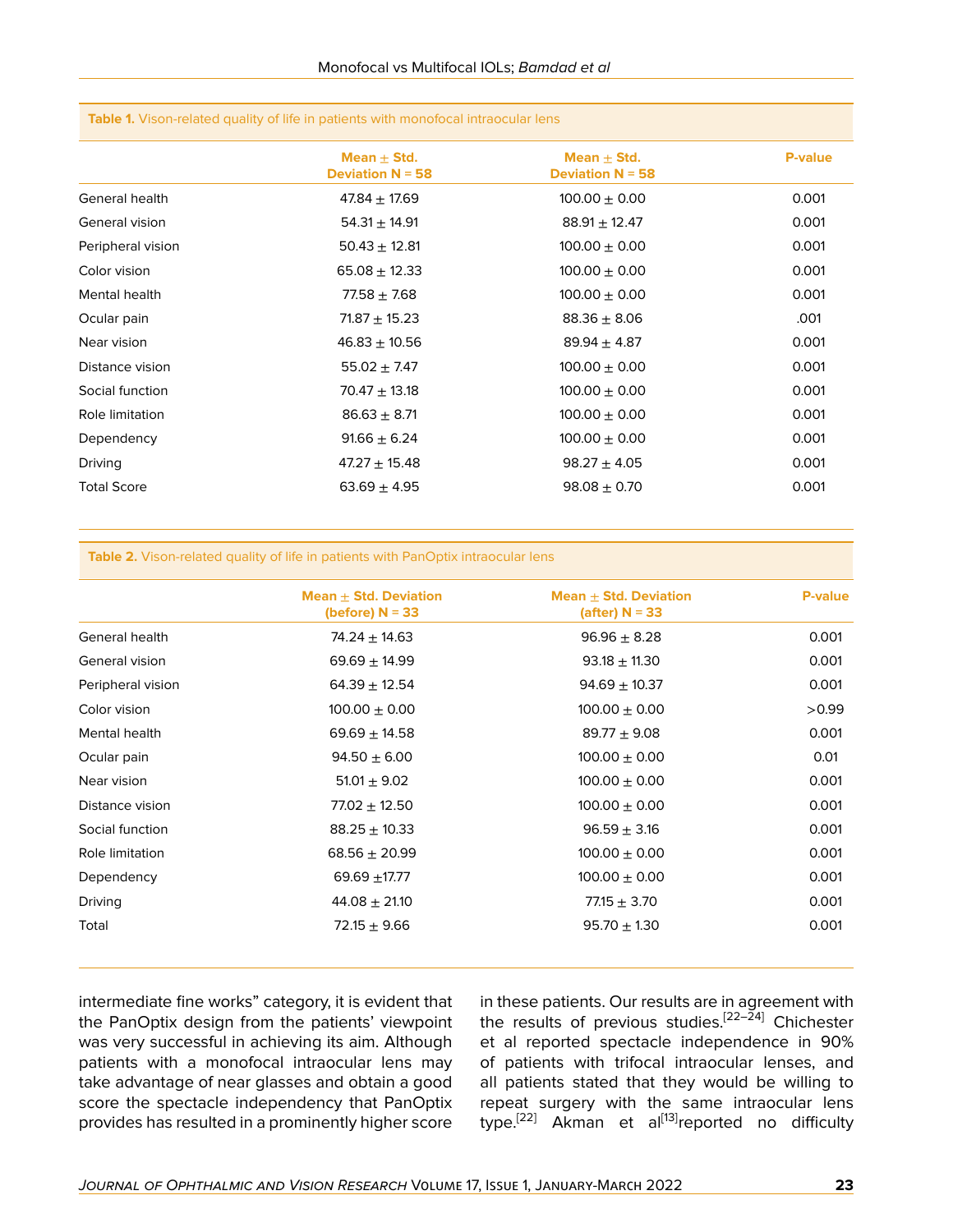

**Figure 1.** A comparison between monofocal and PanOptix intraocular lenses.

in near activities such as reading books and phone numbers, writing checks, performing computer tasks, wearing make-up, and cooking with PanOptix. However, they reported a little difficulty in reading very small print sizes and sewing. Rementería-Capelo et al<sup>[[15\]](#page-7-4)</sup> reported high scores in near activities such as reading newspapers, viewing prices on goods, and doing handcrafts.

Our findings revealed that nighttime driving and driving in adverse conditions had a moderate improvement in the PanOptix group. Albeit the daytime driving reached the maximum level of improvement in this group. We relate that to the diffractive design of the PanOptix lens and the light halos that appears in the field.<sup>[\[16](#page-7-6), [25](#page-7-15)]</sup> Trifocal PanOptix intraocular lens provides three images simultaneously, so in poor lighting conditions, the

multiple images' shadows disturb the vision. It seems that the effect of shadows is significant in nighttime driving and is reflected in the patient's reported outcome. Moreover, the higher-order aberrations amount increases at nights due to the larger pupil size, that superimposes the previous problems of halos and glare with this design. Although the results of our study were in agreement with previous studies,<sup>[[12,](#page-7-3) [13](#page-7-11)]</sup> it has been reported that as a result of neural adaptation this problem described above decreases with time.<sup>[[26\]](#page-7-16)</sup> Previous studies revealed that resolving the remaining uncorrected refractive errors with wavefront-guided lasers in situ keratomileuses can prominently enhance the satisfaction level of patients after multifocal lens implantation.<sup>[[27](#page-7-17)]</sup> Moreover, performing the incision after the corneal steep axis in surgery results in astigmatism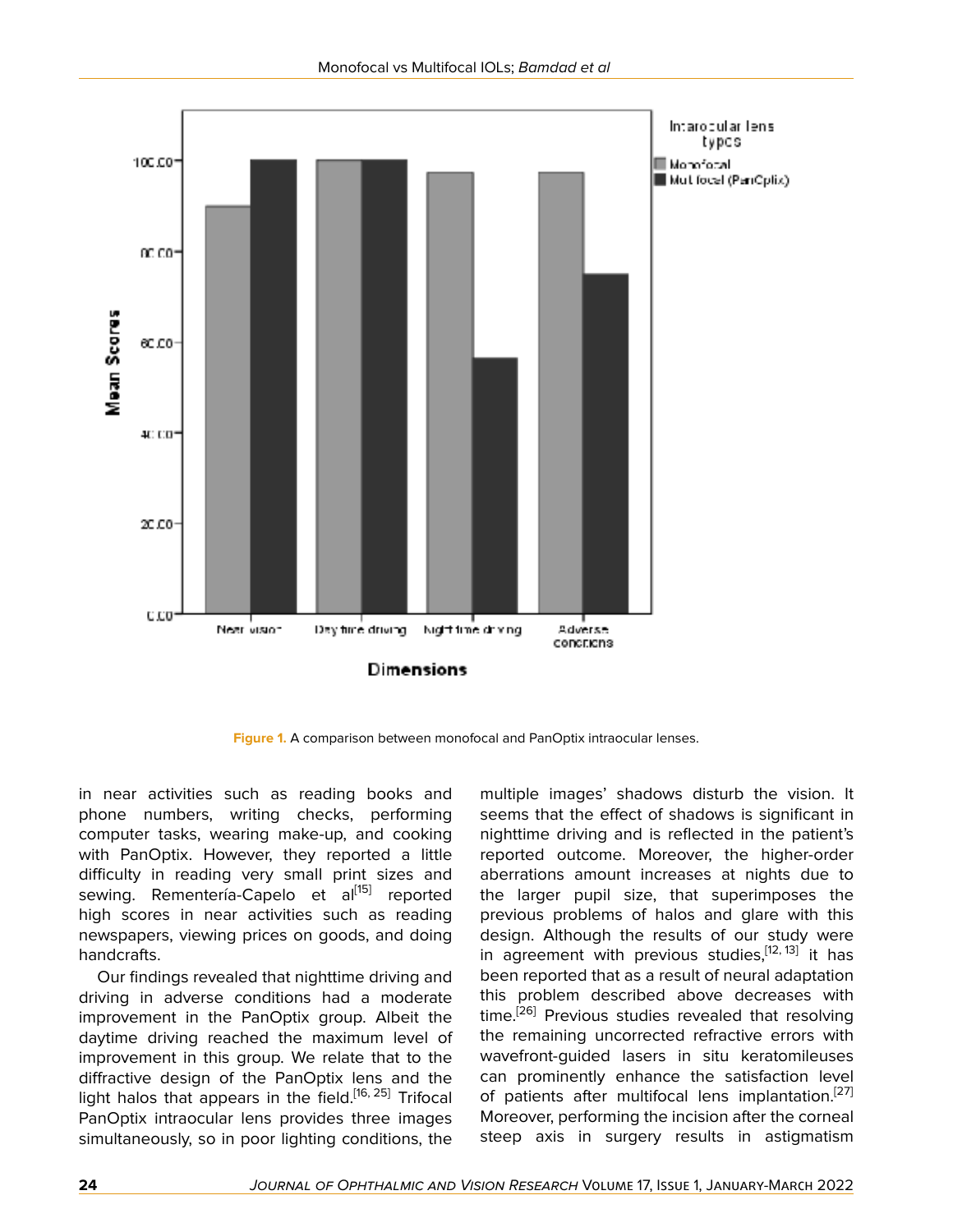reduction in the corneal, <1D power. Consequently, this consideration with PanOptix design improves the quality of vision and the satisfaction of the patients.<sup>[\[28](#page-7-18)]</sup>

As expected, postoperative uncorrected visual acuity prominently improved after cataract surgery with both lens types and no adverse effects were observed in both groups. Previous studies revealed that presurgical visual acuity should not be considered as the only indicator when performing cataract surgery. Rather, vision-related quality of life measurements with validated questionnaires is recommended as a necessary additional tool for making decisions about surgery.<sup>[[29\]](#page-7-19)</sup> These tools are necessary because there might be high visual demands present in some patients' lifestyles where even early stage cataract can profoundly degrade their quality of life and vision satisfaction. In choosing the intraocular lens design patients who are more demanding and are perfectionists may request multifocal lenses while the more easygoing patients may choose the traditional design. Therefore, the personality of the patient itself may affect postoperative acceptance. In our study, we observed increased satisfaction from patients in near vision with PanOptix. However, if the traditional group were served by PanOptix, this resultant satisfaction may not be obtained, as PanOptix intraocular lens requires making an adjustment for the near vison which easygoing patients may find inconvenient.

The strength of our study was utilizing the Persian-version VFQ-25 as a validated questionnaire which is widely used in cataract evaluations<sup>[[14,](#page-7-5) [19,](#page-7-9) [20\]](#page-7-10)</sup> in global populations.<sup>[[30–](#page-7-20)[32](#page-7-21)]</sup> Thus, it makes comparisons in future studies more convenient than using self-designed questionnaires. The study's limitation was the short follow-up time. A longer follow-up period is recommended when considering the probability of neural adaptation in evaluating the state of nighttime driving after PanOptix intraocular lens implantation. Another limitation was not measuring and comparing the contrast sensitivity between the two groups. In addition, our study does not cover the high myopic and extremely hyperopic eyes. Previous studies show satisfactory clinical outcomes in such cases, however less successful results when compared to patients with more normal refractive errors.<sup>[[33](#page-7-22), [34\]](#page-7-23)</sup> Therefore, in order to properly address these limitations that exist, more resources are required in determining the

patients' vision satisfaction and reported outcomes in such cases.

In conclusion, we discovered that in all aspects of life both monofocal and PanOptix intraocular lens provide patients with a substantial level of vision-related quality of life and visual satisfaction. The monofocal intraocular lenses enhanced the vision of the patient during nighttime driving as compared to that of the PanOptix multifocal intraocular lens. In addition, the PanOptix intraocular lens improved the quality of the vision of the patients in the near and intermediate categories as a result of its optical design. Therefore, it is recommended in order to adequately assess choosing the suitable option it is mandatory to consider the patient's visual demand prior to the cataract surgery and inform the patient about the probability of visual dissatisfaction occurring with nighttime driving if multifocal intraocular lenses are the chosen option.

# **Financial Support and Sponsorship**

Nil.

# **Conflicts of Interest**

None declared.

# *REFERENCES*

- <span id="page-6-0"></span>1. Thompson J, Lakhani N. Cataracts. *Prim Care* 2015;42:409–423.
- <span id="page-6-1"></span>2. Asbell PA, Dualan I, Mindel J, Brocks D, Ahmad M, Epstein S. Age-related cataract. *Lancet* 2005;365:599–609.
- <span id="page-6-2"></span>3. Pepose JS, Burke J, Qazi MA. Benefits and barriers of accommodating intraocular lenses. *Curr Opin Ophthalmol* 2017;28:3–8.
- <span id="page-6-3"></span>4. Kohnen T. First implantation of a diffractive quadrafocal (trifocal) intraocular lens. *J Cataract Refract Surg* 2015;41:2330–2332.
- <span id="page-6-4"></span>5. Kohnen T, Titke C, Böhm M. Trifocal intraocular lens implantation to treat visual demands in various distances following lens removal. *Am J Ophthalmol* 2016;161:71–77. e1.
- 6. Alfonso JF, Fernández-Vega-Cueto L, Fernández-Vega L, Montés-Micó R. Visual function after implantation of a presbyopia-correcting trifocal intraocular lens. *Ophthalmic Res* 2020;63:152–164.
- 7. Rodov L, Reitblat O, Levy A, Assia EI, Kleinmann G. Visual outcomes and patient satisfaction for trifocal, extended depth of focus and monofocal intraocular lenses. *J Refract Surg* 2019;35:434–440.